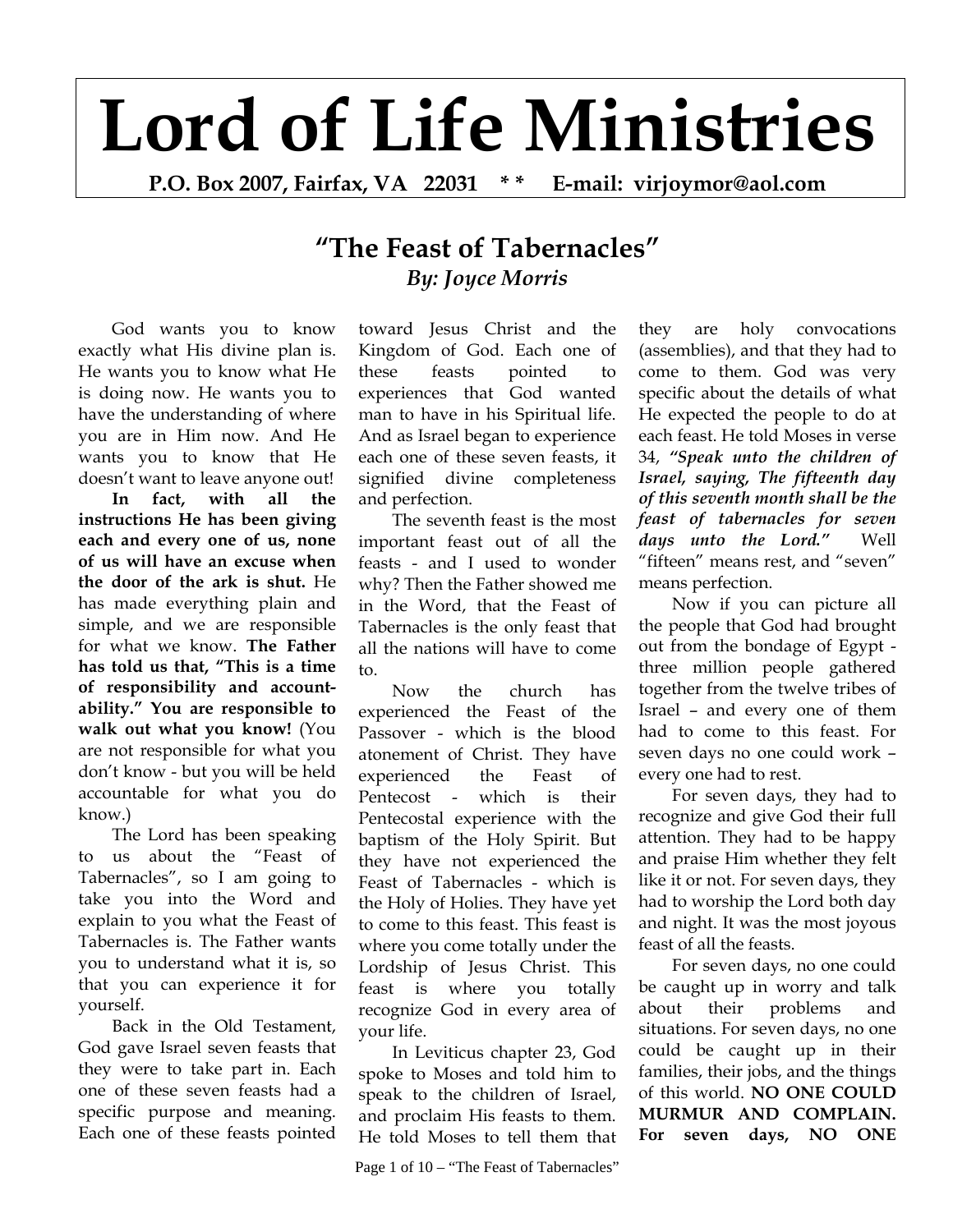**COULD BE CAUGHT UP IN "SELF"! For seven days, THEY HAD TO BE TOTALLY CAUGHT UP IN GOD!** Can you imagine this?

The Father told us that, "Jesus was the fulfillment of the Feast of Tabernacles." He also gave us a vision, where we saw two thieves hanging on crosses. We also saw the door (Jesus is the "door"), and the cross hanging in the heavens. And He said that, "When Jesus died on the cross, this was the beginning of the Feast of the Tabernacles being fulfilled in man."

During the Feast of Tabernacles, Israel had to rest and cease from all their labors. All the people had to dwell in little booths. And this was to signify that God would come and tabernacle Himself in man. It was a sign and a foreshadow of what was getting ready to come through Christ. You are the temple of God.

We saw in the Spirit, that when Jesus died on the cross, He took the one thief with Him into paradise. He had taken this man with Him into the Feast of Tabernacles and brought him back into restoration.

This feast is to bring you back into a union and oneness with God. It is to bring you into a relationship and love affair with God. **It is to bring you back to the place where God is all in all. Because, when you come to the place where you recognize that HE IS ALL IN ALL - IN EVERY AREA OF YOUR LIFE – you will have forgotten about everything else. YOU WILL WORSHIP HIM WITH YOUR WHOLE HEART!** You will have forgotten about the things of this world,

and all the idols in your mind that you have worshipped, and given your full attention to in the past. You will have come to the end of "self" and living in the five-sense realm (carnal mind).

Yes there will be certain things that you have to do in your day to day life. But this feast will have become part of you. It will have become a lifestyle of worship and praise, recognizing God in every area of your life! This is what the Feast of Tabernacles was, and is, pointing to. But God also knew that Israel couldn't keep this feast without the Holy Spirit.

When the Father gave us this vision, He said that, "When Jesus died on the cross - this was the beginning of the ages of man returning back into the Father. This was the beginning of man coming back into a union and a oneness with God. This was the beginning of the Father dealing with the thoughts in man's minds that have caused him to be separate from God."

**God is dealing with the thoughts in your mind, because the only thing that separates you from God - is a thought!** Sin comes from a thought. Fear, doubt and unbelief are thoughts. The carnal mind is made up of thoughts and reasoning outside the mind of Christ. All of its decisions are based on thoughts, emotions and feelings from the five-sense realm. All these things separate you from God.

Sometimes we worship or pay more attention to thoughts, than we do to God. Do you understand what I am saying? Sometimes we get so caught up in our thoughts that we lose sight of God. This feast is to bring you

to the place where you never lose sight of God again.

The next thing we saw in this vision was the Feast of Tabernacles. And I heard this very clearly. The Father said, **"Joyce, you are the Feast of Tabernacles. And when the Feast of Tabernacles is completely fulfilled in you, and you are experiencing it everyday in your life…"** (we will get into what this means a little later). He said, **"When the Feast of Tabernacles is totally fulfilled in the Sons of God – this will be the timing of the open manifestation of the glory of God. Because out of this feast, radiates the glory of God. Out of this feast radiates a manifestation of the Kingdom of God. This feast is righteousness, peace, and joy, in the Holy Spirit. And when you begin to walk in the Holy Spirit (mind of Christ) all the time – you are walking out the Feast of Tabernacles."** He said, **"When this feast is completed in you, there will be an open manifestation of the glory of God. And when this happens, all the nations of the world will have to come to the Feast of Tabernacles. They do not come to any of the other six feasts, but they will have to come to this feast!"**

Now I want to explain to you, what it means to have the Feast of Tabernacles completed in you.

If you turn to Nehemiah chapter eight, there was a great gathering going on. God began to gather Israel again to this feast. Once again, it was on the fifteenth day of the seventh month, because it is talking about coming into God's rest and peace.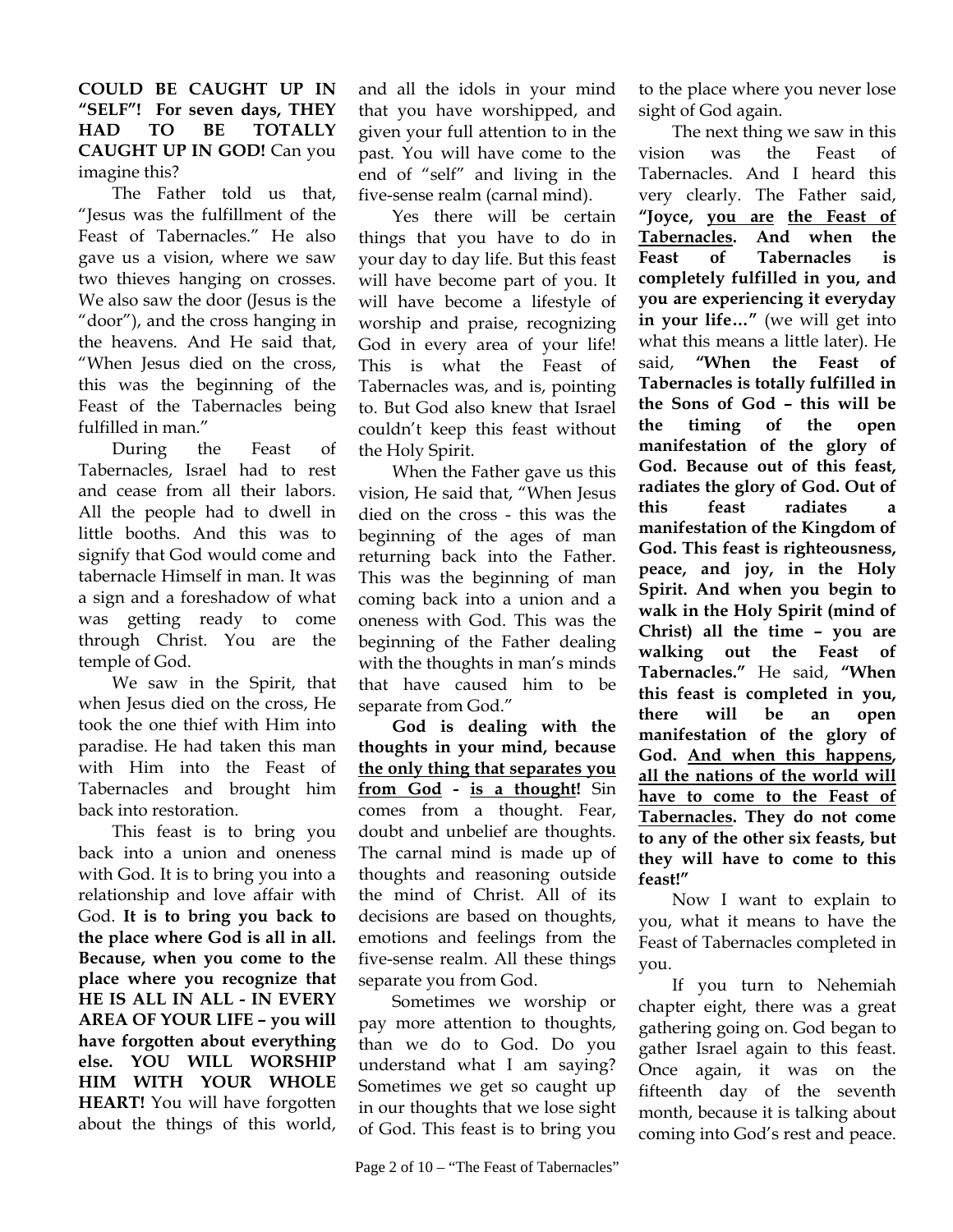It is talking about ceasing from our own labors, from worrying, and being anxious over the things (and cares) of this world. It was a time where Israel had to give God their full attention and recognition.

And for you and me, this feast is also speaking of a time where every thought has been brought into captivity and into the obedience of Christ. Here, every stronghold has been broken (there will be no more strongholds in the mind). There will be nothing but an attitude and lifestyle of praise and worship. There will be an open manifestation of the glory of God.

In Nehemiah chapter 8, two things really stood out to me. First, in verse 1 it said, *"And all the people gathered themselves together AS ONE MAN into the street that was before the water gate; and they spake unto Ezra the scribe to bring the book of the law of Moses, which the Lord had commanded to Israel."* (Now there is a lot in this.)

The people came together as *"one man"*. It also says that there was a water gate there.

In John chapter 7, the people were celebrating this feast at that time - but Jesus didn't go to the feast, because He knew that He was the fulfillment of it. And in verses 37-38, Jesus stood and said something that they really didn't understand back then. He said, *"If any man thirst, let him come unto me, and drink. He that believeth on me, as the scripture hath said, out of his belly shall flow rivers of living water."* 

Then the Lord quickened to my mind Acts 2:1, where it said, *"And when the day of Pentecost was fully come, THEY WERE* 

*ALL WITH ONE ACCORD IN ONE PLACE."* Peter and all the apostles were in one accord – they were all *"as one man"*! They were all in unity, and they had one purpose and one purpose alone. They were waiting for something to happen.

There were one hundred and twenty individuals there, and not one of them left that room. They were waiting to receive the promise that Jesus had told them about. When Pentecost took place, this was the beginning of the Feast of Tabernacles taking place in man. Because Christ came and dwelled within man.

They were all ONE. There were no differences between them - they were *"one new man"*. It said, *"And there were dwelling at Jerusalem Jews, devout men, out of EVERY NATION UNDER HEAVEN… every man heard them speak in his own language."*

Now the point that I am trying to get across to you here, is that Jesus Christ went to the cross to break down the middle wall of partition, so that He could bring forth *"one new man"*. God through Christ, went to the cross to break down all the differences of every nation – from the Gentiles to the Jews.

If you read in Ephesians 2:12- 18 it says, *"That at that time ye were without Christ, being aliens from the commonwealth of Israel, and strangers from the covenants of promise, having no hope, and without God in the world: But now in Christ Jesus ye who sometimes were far off are made nigh by the blood of Christ. For he is our peace, who hath made both one, and hath broken down the middle wall of partition between us; Having abolished in his flesh the enmity,* 

Page 3 of  $10 -$  "The Feast of Tabernacles"

*even the law of commandments contained in ordinances; for to make in himself of twain ONE NEW MAN, so making peace; And that he might reconcile both unto God in one body by the cross, having slain the enmity thereby: And came and preached peace to you which were afar off, and to them that were nigh. FOR THROUGH HIM BOTH HAVE ACCESS BY ONE SPIRIT UNTO THE FATHER."* 

So what Jesus was really saying is that, when these people come to partake of this feast with Him – they cannot think about whether they are Jew or Gentile. There is no male or female. There are no nationalities, races, or colors – He has done away with these divisions. **AT THIS FEAST WE ARE ALL ONE! All differences have to be laid down. All prejudice has to go out of your mind. You cannot be prejudice towards anyone!**

Now Peter, even though he had experienced Pentecost, he still did not understand what God was saying. He thought that all the promises were just for the Jews – so he would not minister to the Gentiles at first. He wasn't going to minister to the Gentiles because they were heathen and unclean. He didn't want anything to do with them. And basically this is what has happened in the church. They have divided themselves and have said, "Well I believe this way, and if you don't believe this – then I can't fellowship with you." Do you understand what I am saying? All the religious systems have their differences. People won't speak to each other because of the prejudice that is in their minds, over the differences that they cling to.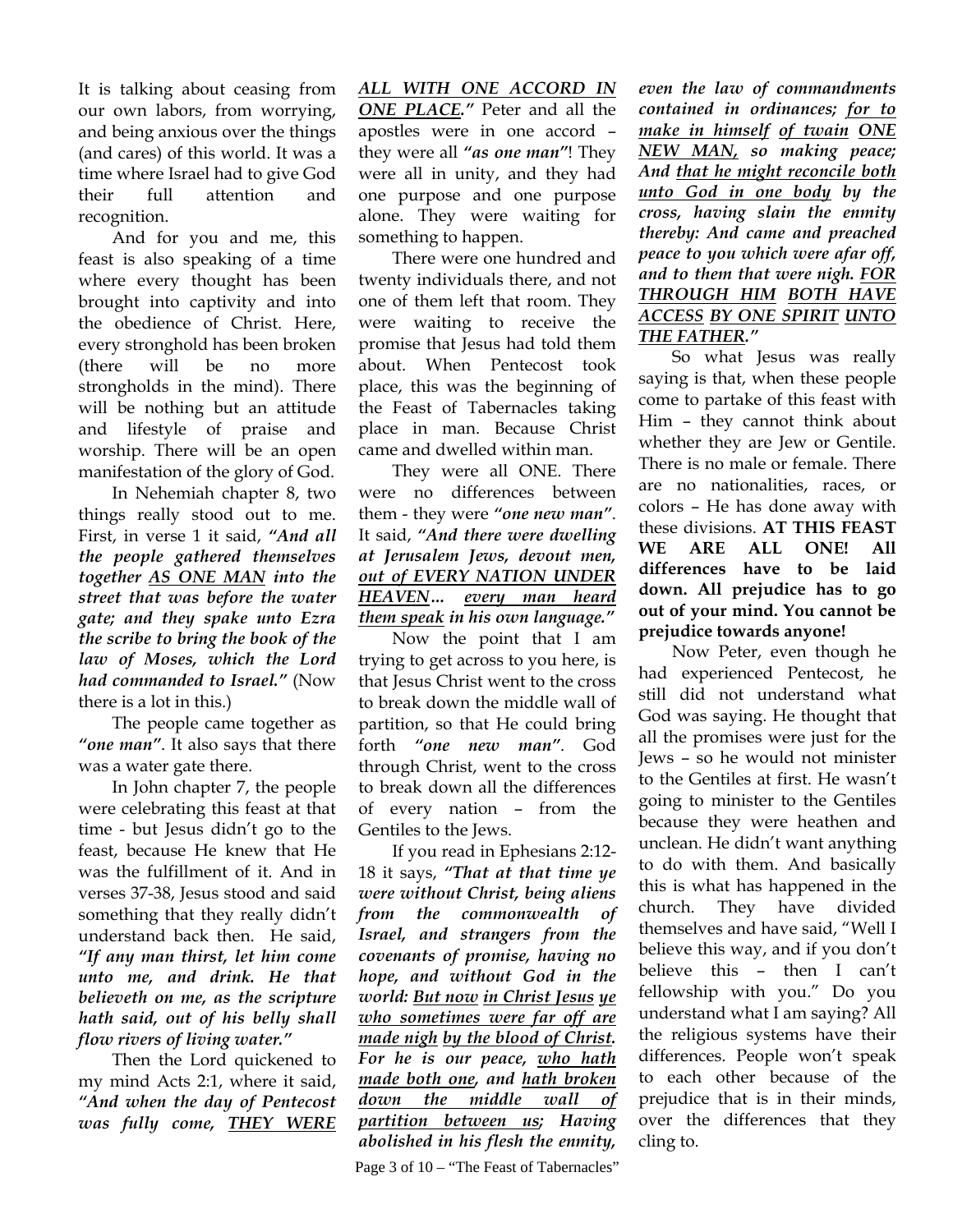But at the Feast of Tabernacles, all these differences have been done away with. If you read in Acts 10, Peter went up upon the housetop to pray (he got in the Spirit to commune with the Lord), and it said that he fell into a trance (meaning that he was totally caught up in the mind of Christ). Then in verses 11-16 it said that he, *"saw heaven opened, and a certain vessel descending unto him, as it had been a great sheet knit at the four corners, and let down to the earth: Wherein were all manner of four-footed beasts of the earth, and wild beasts, and creeping things, and fowls of the air. And there came a voice to him, Rise, Peter; kill, and eat. But Peter said, Not so, Lord; for I have never eaten any thing that is common or unclean. And the voice spake unto him the second time, WHAT GOD HATH*  (past tense) *CLEANSED, THAT CALL NOT THOU COMMON. This was done thrice: and the vessel was received up again into heaven."*

Now when God showed Peter this sheet which came down from the heavens, and showed him all the four-footed beasts and the fowls of the air (which signified the uncleanness of man), that sheet represented the righteousness of Jesus when He died on the cross, and forgave mankind. But Peter said, "No Lord, I can't eat anything that is common or unclean." In other words, he was saying, "I can't have anything to do with them – they're different, they're not like me God, they don't believe the same as me."

But God said the strangest thing to Peter. He said, **"What God hath cleansed, that call not thou common."** He was saying,

"Call no man unclean or common. When I died on the cross, I forgave them all. I cleansed them all, and there are no more differences between you. I see you all the same. **My righteousness has covered you all - they just don't know it yet.**"

So even if you go out on the street and see an alcoholic – he is unclean in his thoughts, and in the things that he is doing – but God only sees the blood! He sees the blood that was shed on the cross for that man. Now as long as you only see him as an alcoholic – you will never let the love of God flow through you to him. If you come in front of a Muslim – as long as you only see him as a Muslim, you will not let the love of God flow through you to him.

You have to understand that Christ went to the cross for all nations. He went to the cross for every individual, and no matter what state they are in - GOD LOVES THEM! So when you look at these individuals, you have to understand that they just haven't come to the Feast of Tabernacles yet. When they come to this feast, all these things will be broken down in their minds - and they will recognize God in their lives.

## **What is it going to take for the Feast of Tabernacles to be fulfilled in God's Sons?**

It is going to take you coming into the full understanding and realization that the mind of Christ is in you and that you have got to grow up and walk in the Spirit now! You can't put it off any longer. It is going to take you walking in the Spirit (mind of Christ), and allowing God to transform your mind. It is going to take you

changing your attitude toward your situations, and recognizing God in everything. It is going to take you understanding that you have to praise Him in everything, no matter what you go through. No matter what is going on in your life, you have got to learn to praise God – and stop murmuring and complaining all the time!

It says in 1Thessalonians 5:18, *"In every thing give thanks: for this is the will of God in Christ Jesus concerning you."* And if you read Psalms 84:7 it says that, *"They go from strength to strength, every one of them in Zion appeareth before God."*

Why do they go from strength to strength? Because they have learned that all their situations are beautiful. God is in their situations - and this makes them beautiful. They have learned that worshipping and praising God in every situation keeps them from coming out of the Spirit (mind of Christ).

God is dealing with our attitude. And this is what God was doing with Israel when they had to worship Him for seven days. He was dealing with the attitude of their mind. He was trying to bring them into a state of joyous celebration.

Now the reason God has given you the Holy Spirit - is to enable you to walk in the Spirit. And the reason He has given you the Kingdom of God - is so that you can have a feast every day. You can celebrate every day in Him - and you can wake up each day in Zion!

Well what does it mean to wake up in Zion? To wake up in Zion means that you wake up in the presence of the Lord. You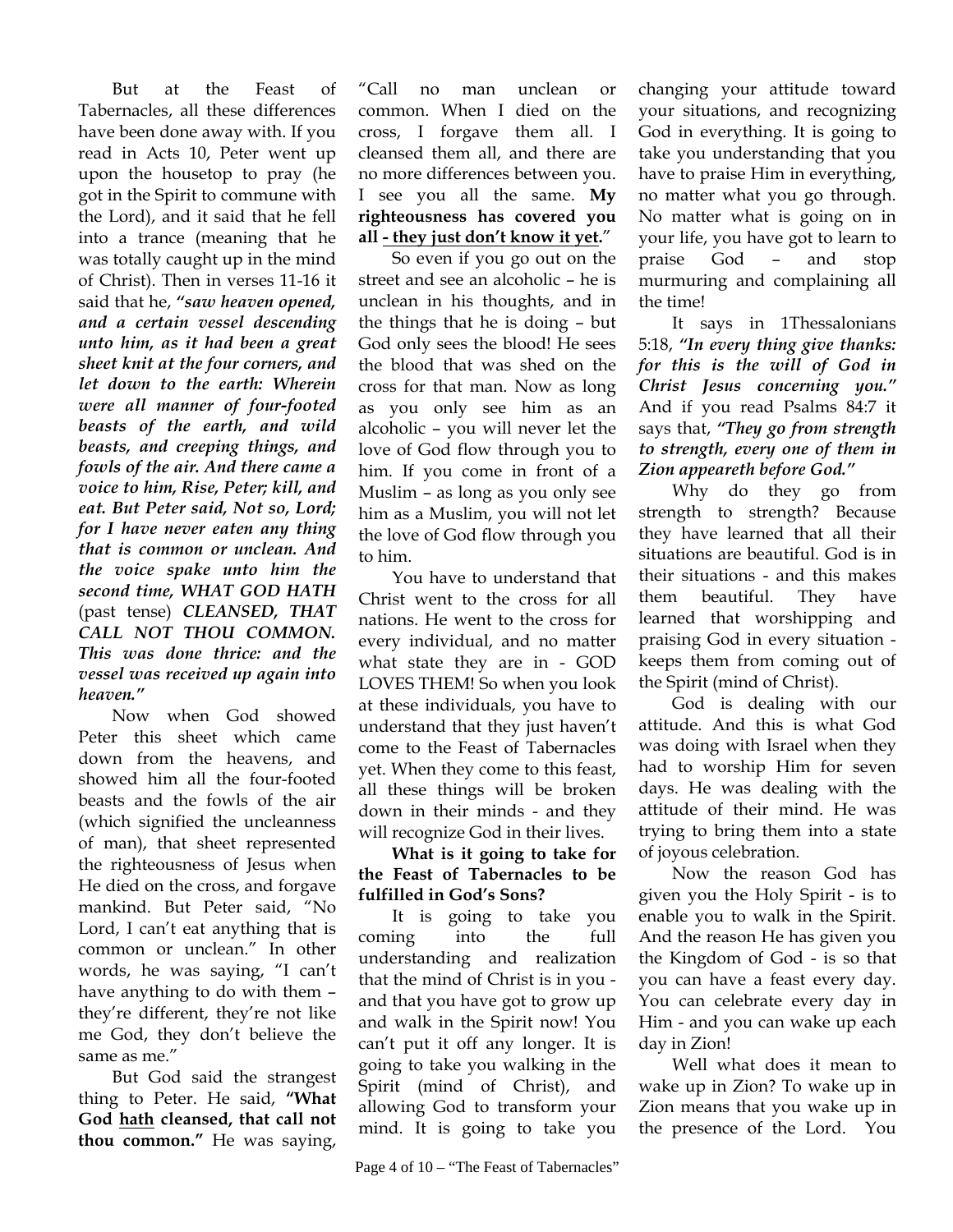wake up thinking about God. You're no longer waking up thinking about your job, your relationships, situations, or problems – you wake up thinking about God!

How you can really tell if this feast is working in you, is by what state of mind you are waking up in. Now if someone, or something, has come into your life and has drawn your attention away to where you are waking up thinking about them a lot – then you've gotten sidetracked. But God is trying to woo you back to where He is first, and He is supreme in you life.

God is creating a new man in the earth. And He is going to cause all things in heaven, and things in earth, and things under the earth - to bow down and worship Him as Lord. He has been doing this, He is doing this, and He will continue to do this – until ALL creation recognizes that He is all, and in all!

**God's Sons have got to start walking in the Feast of Tabernacles now. They have to lay aside all their differences, and all the thoughts that they have had against one another. We have to allow the love of God to flow freely one to another. We have to walk in the Spirit with one purpose, and put our whole heart into it. We have to put our whole heart into the Kingdom of God, recognizing God in every area of our life. God must be first in everything that we do. If we are not doing it in the mind of Christ, and if we are not doing the will of the Father - then there is no peace, there is no joy, and there is no life in it. It's as simple as that!** 

But for some reason, we still seem to get side tracked by things in the world, by family, by friends, by situations going on around us. It always begins with a thought, and before you know it, your mind (soul) has given itself (attention) to something other than God. In other words, your soul lies down and becomes one (has a relationship and a union) with that thought. You walk out of the mind of Christ, and back into the carnal mind. You walk right back into death and hell.

For some time now, God has been dealing with the mind. And He allows different things to come your way to show you, that there are still things in you that need to bow down to Christ. God is a goldsmith, and He puts you through the fire to bring these things to the surface so that He can remove and consume them. He puts you through the fire to show you what is still in your mind. Even thoughts that have been suppressed in your subconscious must be brought to the surface and dealt with.

When life seems good and everything is running smoothly – you don't always see these things. But God knows when to put you in the fire, and just what it is going to take to bring these things to the surface to get you to look at them. And when you have gone through enough hell in your mind, and are ready to lay them down - then God comes along and consumes that area of your life. **Every area of your life every thought (no matter what it is) must bow down to Christ and will be dealt with one way or another.**

Sometimes, you can see God reaching out to certain individuals, but they will not let

Him deal with the thoughts that are in their mind. They are not willing to surrender different areas of their life to the Father – and they walk off the narrow path and follow their soulish desires. Sometimes it takes place slowly - and (self) destruction sets in because they have gone back into their carnal mind. They begin to Spiritually die. Do you understand what I am saying?

God is trying to get you to understand, that **the fulfillment of the Feast of Tabernacles has to take place in the Sons of God first!** 

It has begun already by God changing your thinking. And, *"Having made known unto us the mystery of his will, according to his good pleasure which he hath purposed in himself.*" He has also shown you the goal that is before you, to keep you on the narrow path. *"Let this mind be in you which also in Christ Jesus!"*

You need to allow the Father to work the Feast of Tabernacles into you NOW! Celebrate it and enjoy it now - because this feast is a love affair with Christ - and IN HIS PRESENCE is joy forever more. And as this feast is fulfilled in you - all the nations will come.

Yes, God is using you now, to go into the hells that are in people's minds to set them free (and that's not a fun thing) - but IT IS GOD THAT IS DOING THE WORK THROUGH YOU! The love of God will go into hell to bring out the very least. He knows where everybody is, where their mind is, where their desire is. He knows their ups and their downs. He knows everything and doesn't miss a thing. This is how big God is! I mean, people think that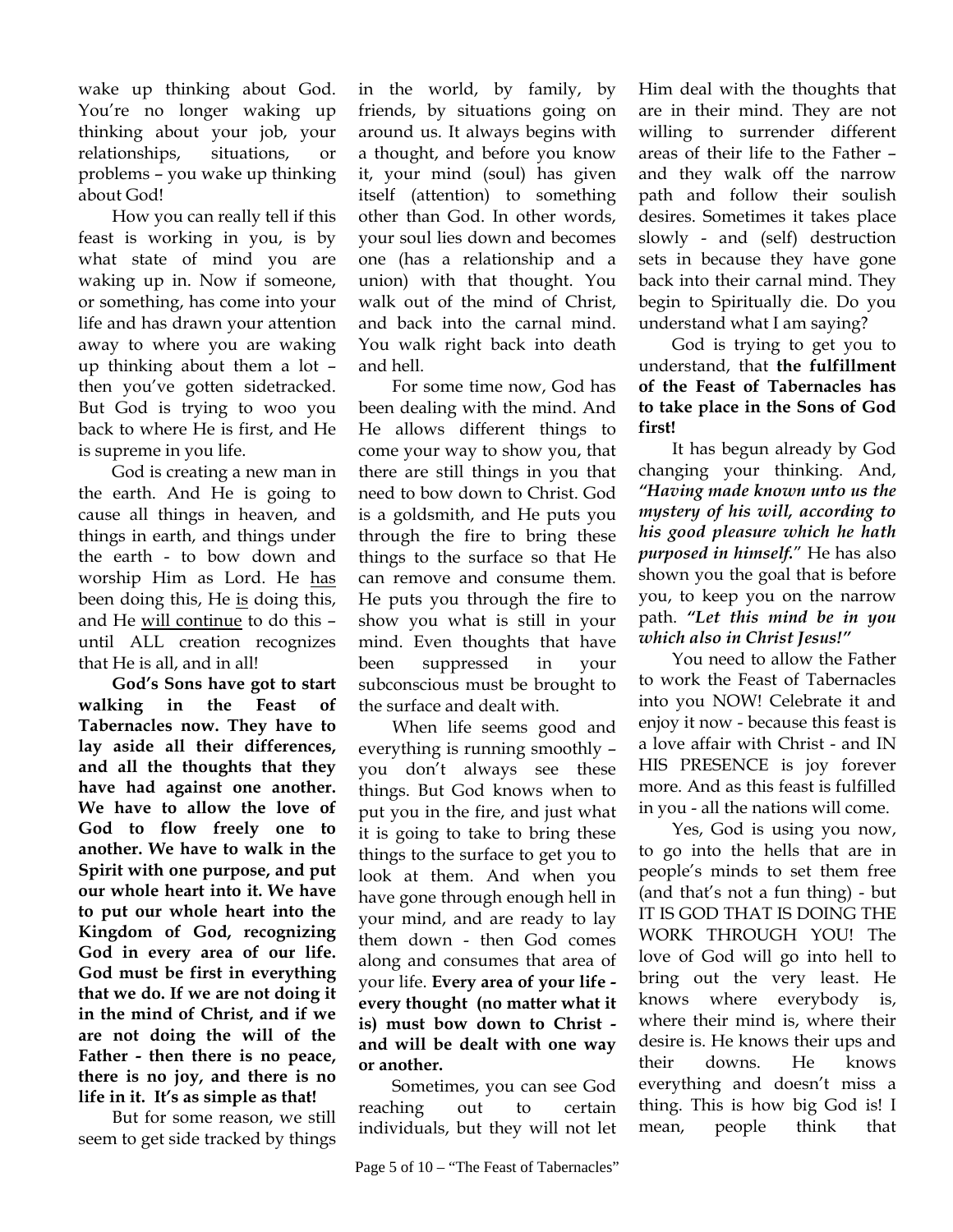computers are something else – but nobody can top God's mind!

**The Lord told me, "When the Feast of Tabernacles is fulfilled in My Sons, and I have transformed your mind to the point where you are walking in the mind of Christ all the time – then you will never come out of the Spirit again. You will never walk out of my presence again, because there will be nothing left in you to bring you out again."** 

When you come to the place where you are walking in the mind of Christ all the time – when the Feast of Tabernacles has been fulfilled in you – **this is when the redemption of your body will take place.**

This feast is every day and it is a lifestyle. It's not just a lot of revelation and knowledge that you talk about. It's not about how many visions you can bring forth. It is something that you walk out, not just something that you talk about. Do you understand what I am saying? It is something that you live and become.

Now if you go back to Leviticus 23, it says that this was a *"holy feast"*. It also said that for seven days (seven means perfection) you had to make an offering made by fire unto the Lord. You had to bring a burnt sacrifice with you to this feast. **Well you are the burnt sacrifice!** Romans 12:1 says, *"I beseech you therefore, brethren, by the mercies of God, that ye PRESENT YOUR BODIES A LIVING SACRIFICE, HOLY, ACCEPT-ABLE UNTO GOD, which is your reasonable service."* 

We had a vision recently, and in this vision we saw where the land had been on fire. And the Lord was saying to us (and the old farmers know this principle) - that in order to produce new life on the land, you have to burn the land. Well we are the land, and this is what He has been doing in you and me.

When God is finished with you – you will be totally burned up! You will be nothing but a burnt sacrifice, *"holy, acceptable unto God, for this is your reasonable service."* In fact, we saw in this vision, that there is just a little corner of this land left that God needs to burn, and consume.

This vision represents the Sons of God that are being changed into His glorious nature. Everything that He is doing is to bring you into a oneness with the Father. We are being changed from glory to glory, into the image of Christ. The "glory of God" - is the "nature of God".

You have been that living sacrifice. He has been going into the land and consuming those things that are not like Himself. And every time He consumes something - the more He takes over in your life. And the more He takes over - the more He enhances, or enlarges Himself in you.

God is not going to be hidden any more. In fact, He is getting ready to come out and manifest the fullness of who He is, through His Sons! He will be seen, and He will be made known to all His creation. In Habakkuk 2:14 it says, *"For the earth shall be filled with the knowledge of the glory of the Lord, as the waters cover the sea."*

Now I don't know if you have ever just sat and looked at the sea – but as far as the eye can see is just water. All you see is water – the earth is totally covered. Did you know that your body is made up of approximately 70% water? Well water represents the Spirit. This is the reason why God is bringing you back into Spirit, because your "true self" (who you really are) is Spirit. The real you is Christ.

Now if the knowledge of the glory of the Lord, shall fill the whole earth, *"as the waters cover the sea"* – then you won't see the earth (self) anymore. This means that when the Spirit of the Lord totally covers your earth (carnal mind), you will bear His glory (nature). Do you understand what I am saying?

This is what the Father is doing. He is consuming and swallowing up everything in you that is not like Himself. But He is doing it in degrees. He burns and consumes these things in you as you are willing to change - and as you go within and *"present your body a living sacrifice".* He is burning out everything that offends the Kingdom of God. He is doing this by His Word and His Spirit. And He is doing this through circumstances and the things that you suffer.

Everything that you go through - is for God to bring forth His nature in you. It is to bring you to the place where you are bearing the fruits of the Spirit all the time. In fact, it is the things that you suffer which brings you into perfection. Paul wrote in Romans 8:18, *"For I reckon that the sufferings of this present time are not worthy to be compared with the glory which shall be revealed in us."* Everything that you have suffered is to get you to look at something that is still there - and it is to get you to go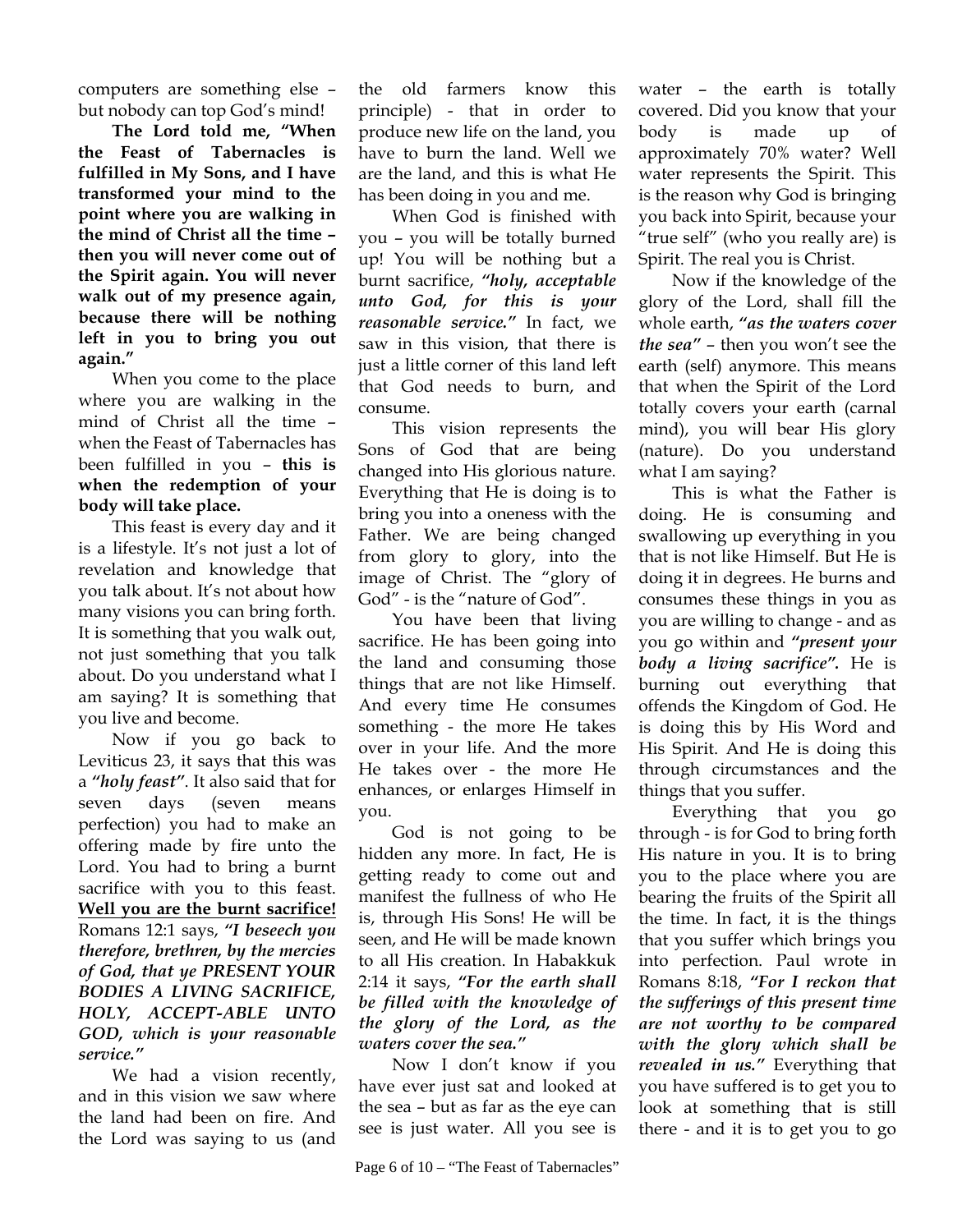within, and allow the Father to consume it.

Every time the Father puts you in the fire and turns the heat up a little hotter – you get burned. And the Father is going to keep on burning you until there is nothing left to consume. Hebrews 12:29 says, *"For our God is a consuming fire."* He is going to keep on burning you (your earth) until there is no more carnality (flesh) in you to be burned – only His nature will remain.

This is a holy feast. It is a feast of righteousness. And God's righteousness will fill the whole earth when the Feast of Tabernacles is fulfilled in God's Sons. Creation is waiting for something real. All creation is waiting for the manifestation of the Sons of God so that they can be delivered.

Now some of the nations are already experiencing the Feast of the Tabernacles, because every time you go within you arise. Where do you arise? You arise in the mind of Christ. Well how do you arise? You arise through worship. You arise through communing with the Father. When you worship Him you lose sight of yourself, and you arise above your situations and your problems. Each time you go within, you are laying your life down for one another - and for creation. You are laying your life down, so that the nations can come to the Feast of Tabernacles.

Now there are times when you don't feel like going within. There are times when you don't feel like worshipping the Lord. But the Father is saying, worship Him no matter what - because you are going into a feast.

Every time you go within, you are celebrating the Feast of Tabernacles. God has tabernacled Himself in you, and you are to tabernacle yourself in God. You are to celebrate this by worshipping Him in every situation - no matter how you feel. Christ dwells within each one of you, and when God brings us together - God is looking at God. In other words, the Christ in you (which is your true self) is looking at the Christ within the other person.

God knows how great He is. He doesn't need anyone to worship Him. God knows who He is - and He is great whether anyone worships Him or not. The reason that the Father wants you to worship Him, is to get your eyes off of yourself and your problems so that you can be happy. He wants His people to be HAPPY! Jesus said, *"I am come that they might have life, and that they might have it more abundantly."*

Yes, we carry other people's burdens. But as you go within to this joyous feast and commune with Him – the nations are coming. And the reason we are having so many people from the other side (invisible realm) come in at this time, is because this is the time for the Feast of Tabernacles to be fulfilled in their lives.

In Isaiah 60:1-3 it says, *"ARISE, shine; for thy light is come, and the glory of the LORD is risen upon thee. For, behold, the darkness shall cover the earth, and gross darkness the people: but the LORD shall arise upon thee, and his glory shall be seen upon thee. AND THE GENTILES SHALL COME TO* 

## *THY LIGHT, AND KINGS TO THE BRIGHTNESS OF THY RISING."*

These people (in the invisible realm) haven't been able to come to this feast in the past, because of the state of their mind. They couldn't come in because of their ignorance and disobedience in the past. They have been asleep and in darkness, and could not see the light of God.

In the scriptures if you study it out, you will see that God calls men trees. And in Ecclesiastes 11:3 it says, *"…and if the tree fall toward the south, or toward the north, in the place where the tree falleth, there it shall be."* In other words, if a man goes by the way of the grave, he remains in whatever state of mind he was in at the time that his body died. But now God is waking them up to where they are seeing the glory of the Lord upon you - and they are coming to the feast. **God is bringing them to the Feast of Tabernacles**, **because all the nations have to come!**

No matter where you go – you see the countenance of people and their depression. They are often depressed because they are carrying the weight of their generations with them - and their generations are waiting to be set free. But when these people on the other side (in the invisible realm) see your light, they come right along with you until God releases them through you.

I can't shut the door. Even if I tried to lock it, they would still come in - because they want this feast. They see the light of God in you. They see the joy of the Lord. They see the love of Christ. And they want what you have. Many have been waiting for a long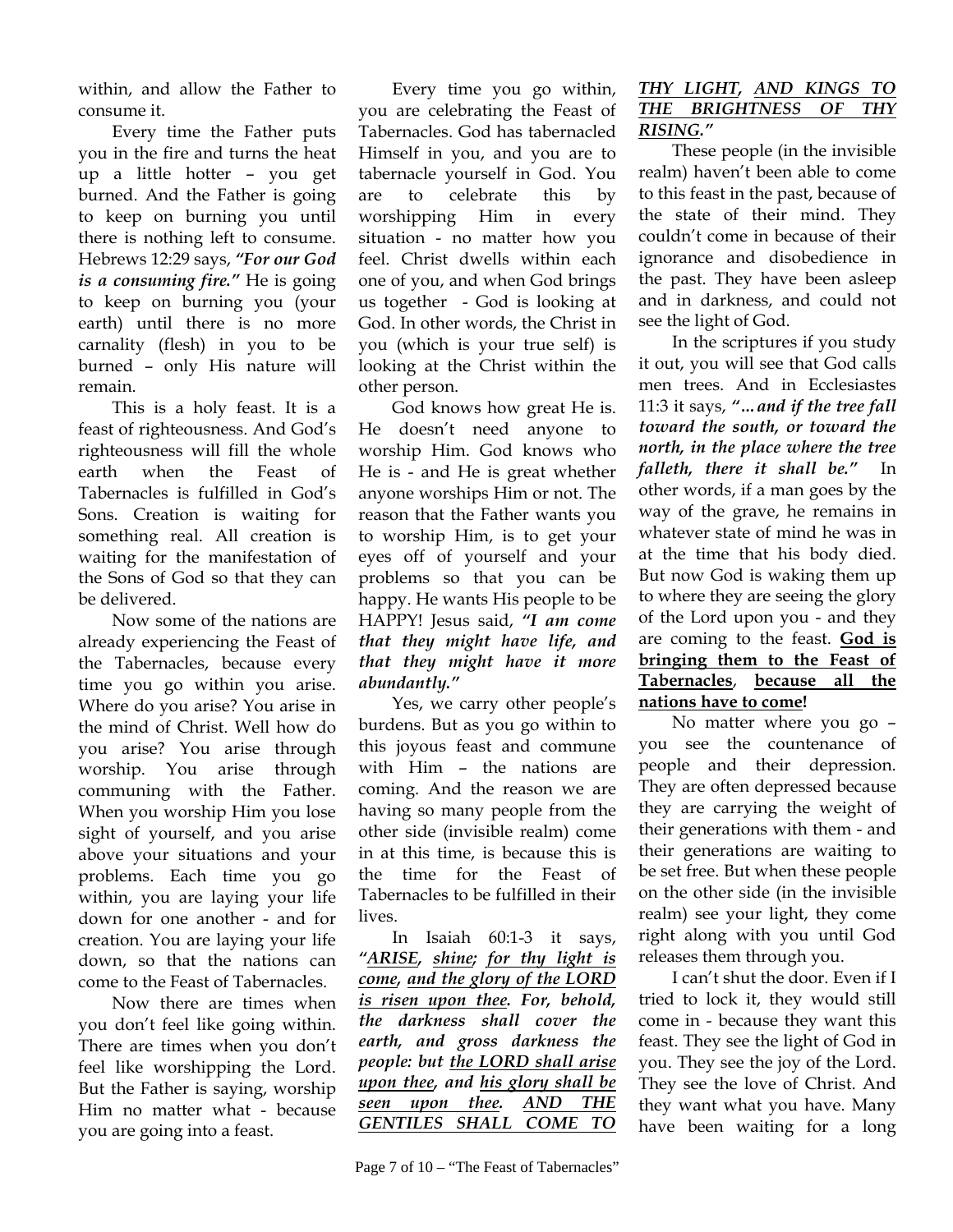time. Some of them have been in darkness and hell (in their minds) for thousands of years. These people are more ready to come in, than those that are still in their bodies!

When God brought us into this realm twelve years ago, and caused all this to start happening – it just blew us away. Let me tell you, GOD is moving and setting people free in the invisible realm!

You have got to understand that **HE** is ministering in both the invisible and visible realms – in the heavens and in the earth – **GOD IS NOT LIMITED!** He is shaking both the heavens and the earth. It says, that He is creating a new heaven and a new earth. HE is doing this through His Sons today, and has been for some time now.

If you want God to use you in this realm – then you have got to go within - because that's where God is. The Kingdom of God is within you. It's not outside of you, but it's within. And as you go within, God is working through you to set His creation free – both on this side and on that side (in the visible and invisible realms).

**When you go within, God works through you in the realm of the Spirit, then it overflows and manifests on the outside in the visible realm. GOD IS THE ONE DOING ALL THE WORK. HE IS THE ONE THAT IS SETTING HIS CREATION FREE – but HE IS DOING THIS THROUGH HIS SONS!**

As you go within, you are celebrating the Feast of Tabernacles with God. Then when you go out and meet people, this feast is just overflowing to them. The next

day they wake up feeling so good and they have no idea why. But it's because they came into the presence of God! **GOD IS IN YOU! Christ is in you, and you are in Christ!** This feast just keeps on going. This is the reason they are coming in now!

So He is saying, "If you arise and shine, the glory of the LORD will rise upon you – and the nations will come." This is what has been happening here - they just keep on coming. And when we go within, many times we have to focus on them for a while, because the Father wants to deal with what is in their minds.

He is dealing with whatever is in their mind that keeps them from enjoying His love, His joy, and His peace. He is dealing with their mind to bring them back into a place of oneness with Himself. He is reconciling all things back together, and causing them to come back into harmony with Himself, and with each other.

He is dealing with ALL the things that have happened down through their generations – all the prejudice, the hatred, the killing, and the wars. And He is causing them to stand before one another in peace and love at the Feast of Tabernacles. They cannot have any anger or hatred towards anyone, ever again.

When the Feast of Tabernacles (which is the River of Life) is flowing out of you – it is God Himself that is flowing out of you in all Truth. It is the Spirit of Truth that is flowing into their minds to show them why they were the way they were, and why they did what they did. He brings them to the place, where they have to lay down their

is reconciled - they go right back into God. I don't know if you are getting a hold of this, but this is the reason why we go within and allow GOD TO MINISTER TO THE NATIONS through us. In releasing the nations in the

differences and everything has to be reconciled. And as everything

invisible realm (in the heavens/ realm of the Spirit), the Lord is preparing the way for the nations in the visible realm (in the earth) to receive the Kingdom of God. He is getting the nations ready for the Grand Finale when He will unveil the Book of Life in His Sons. He is getting ready to manifest the fullness of His glory through them and issue in the Kingdom of God in the earth!

Now if you read in Nehemiah chapter 8, Ezra the scribe brought the book of the law of Moses, before all the people **that had gathered themselves together as one man, into the street that was before the water gate.** And all the people listened and were attentive to it.

When Ezra stood up in front of the people and opened the book, it said that all the people stood up. And when Ezra blessed the Lord, all the people worshipped the Lord with their faces to the ground (they humbled themselves before the Lord).

In verses 7-12 it said that *"the Levites (priests), caused the people to understand the law: and the people stood in their place. So they read in the book in the law of God distinctly, and gave the sense, and caused them to understand the reading."* They taught the people and said, *"…This day is holy unto the Lord*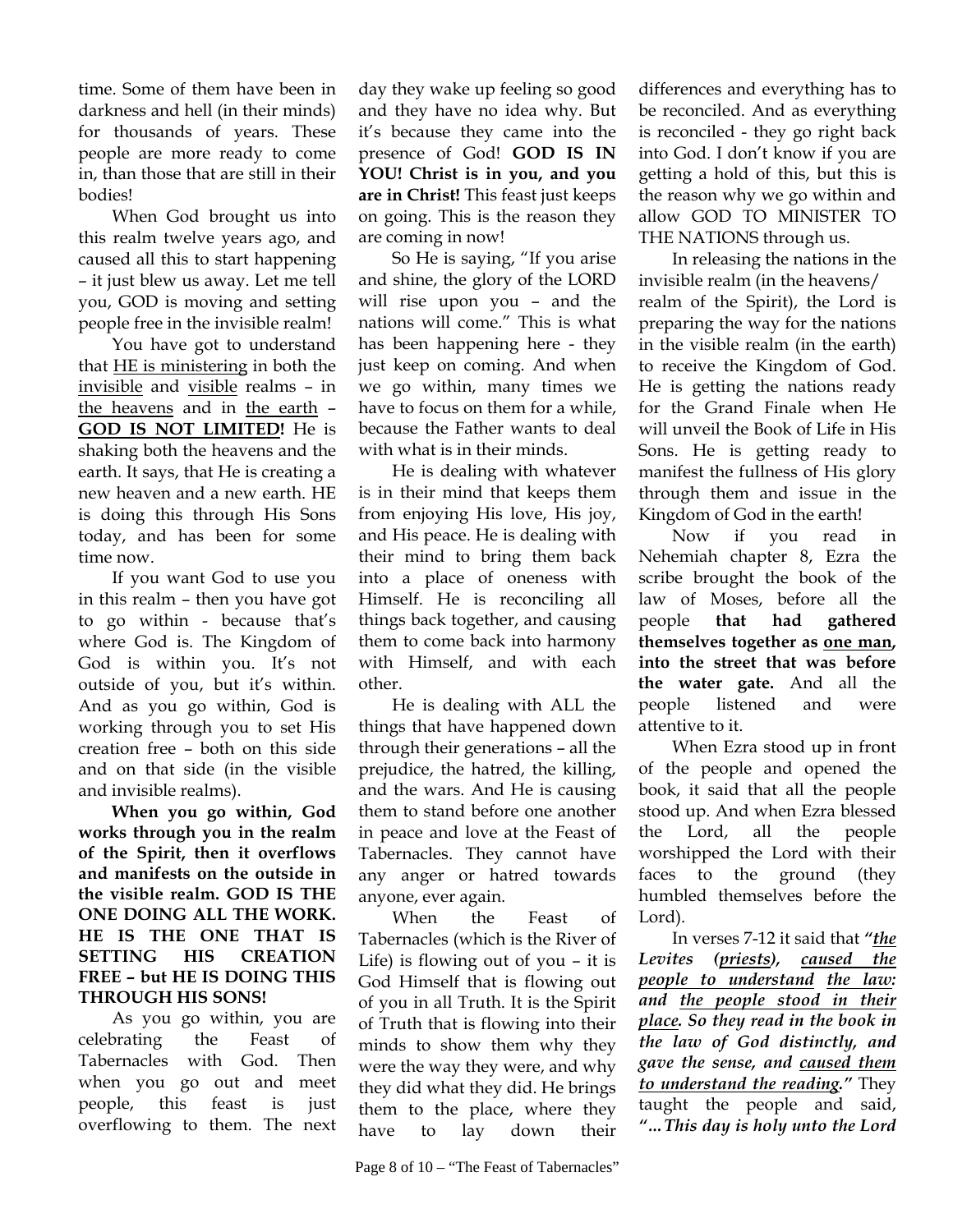*your God; mourn not, weep not. For all the people wept, when they heard the words of the law."* 

All the people wept when they heard the words of the law, because the book of the law was judging them. *"Then he said unto them, Go your way, eat the fat, and drink the sweet, and send portions unto them for whom nothing is prepared: for this day is holy unto our Lord: neither be ye sorry; for the joy of the Lord is your strength. So the Levites stilled all the people, saying, Hold your peace, for the day is holy; neither be ye grieved. And all the people went their way to eat, and to drink, and to send portions, and to make great mirth, because they had understood the words that were declared unto them."*

People will also weep and mourn when the "Book of Life" begins to minister to them. They will weep and mourn out of conviction, because of their attitudes and thoughts, because of the things that they have done, and because of the idols that they have worshipped. But their weeping and mourning will soon turn into a joyous feast.

When Jesus convicted you of your sins - you also wept. You wept because you knew in your heart that you needed to get things right with God. You knew that there were things in your life that were interfering with your relationship and Spiritual walk with Him. But as you yielded your will to His, and got things right again - there was a joyous feast and celebration afterwards, because you began to enjoy the peace and the joy of the Lord.

Well God is getting ready to cause His Kings and Priests after the order of Melchisedec - to

stand up in front of the nations. And all the kings and rulers of this world, and all the people from every nation are going to have to come, and stand before THEM. Then the Book of Life, (not the book of the law) will be opened and will judge every man.

God is preparing the whole world to hear what He has to say. God is preparing every nation, every denomination, every nationality to hear the Kingdom of God. Jesus Christ was the first Son, and He preached for three and one half years. Now God is raising up many Sons that will preach the Kingdom of God (for maybe three and one half years – only the Father knows. I do know that Jesus is the pattern.) All creation will know the truth, and the truth will make them free.

If you turn to Zechariah 14:9 it says, *"And the Lord shall be king over all the earth: in that day shall there be ONE LORD, and HIS NAME* (NATURE) *ONE."* Here we see the oneness again. We see the nature of God – there will only be ONE NATURE in the earth! There is not going to be two men in the earth anymore. Adam won't be here anymore. There is only going to be "ONE NEW MAN"!

If you read on from verse 16 it says, *"And it shall come to pass, that every one that is left of all the nations which came against Jerusalem* (which came against the peace of God in people) *shall even go up from year to year to worship the King, the Lord of hosts, and to keep THE FEAST OF TABERNACLES."* Every nation is going to have to keep the Feast of Tabernacles. *"And it shall be*

Page 9 of  $10 -$  "The Feast of Tabernacles"

*that whosoever will not come up of all the families of the earth unto Jerusalem…"* (Now it's not talking about the natural Jerusalem over there – it is talking about where every nation is going to have to come to the "New Jerusalem". The "New Jerusalem" is the Kingdom of God.) *"…to worship the King, the Lord of hosts, even upon them shall be no rain."*

In other words, those that do not come and keep the Feast of Tabernacles - will not have any rain. Meaning, they will not experience the Holy Spirit in their lives. *" And if the family of Egypt go not up, and come not, that have no rain; there shall be the plague, wherewith the Lord will smite the heathen* (nations) *that come not up to keep the feast of tabernacles. This shall be the punishment of Egypt* (Egypt represents the world and the carnal mind)*, and the punishment of ALL NATIONS THAT COME NOT TO KEEP THE FEAST OF TABERNACLES."*

So every nation that doesn't yield to the judgments of the Lord, and has no rain (does not have the Holy Spirit to deal with what is in their mind and bring change), and will still not come and keep the Feast of Tabernacles – will be done away with. God will smite them and consume them, because *"The earth is the Lord's, and the fullness thereof."* All those that want to stay in the world and that continue to be carnal – all those that will not allow God to be Lord of their life – will be removed from the earth.

In Deuteronomy 32:39 God said, *"See now that I, even I, am he, and there is no god with me: I kill, and I make alive; I wound*